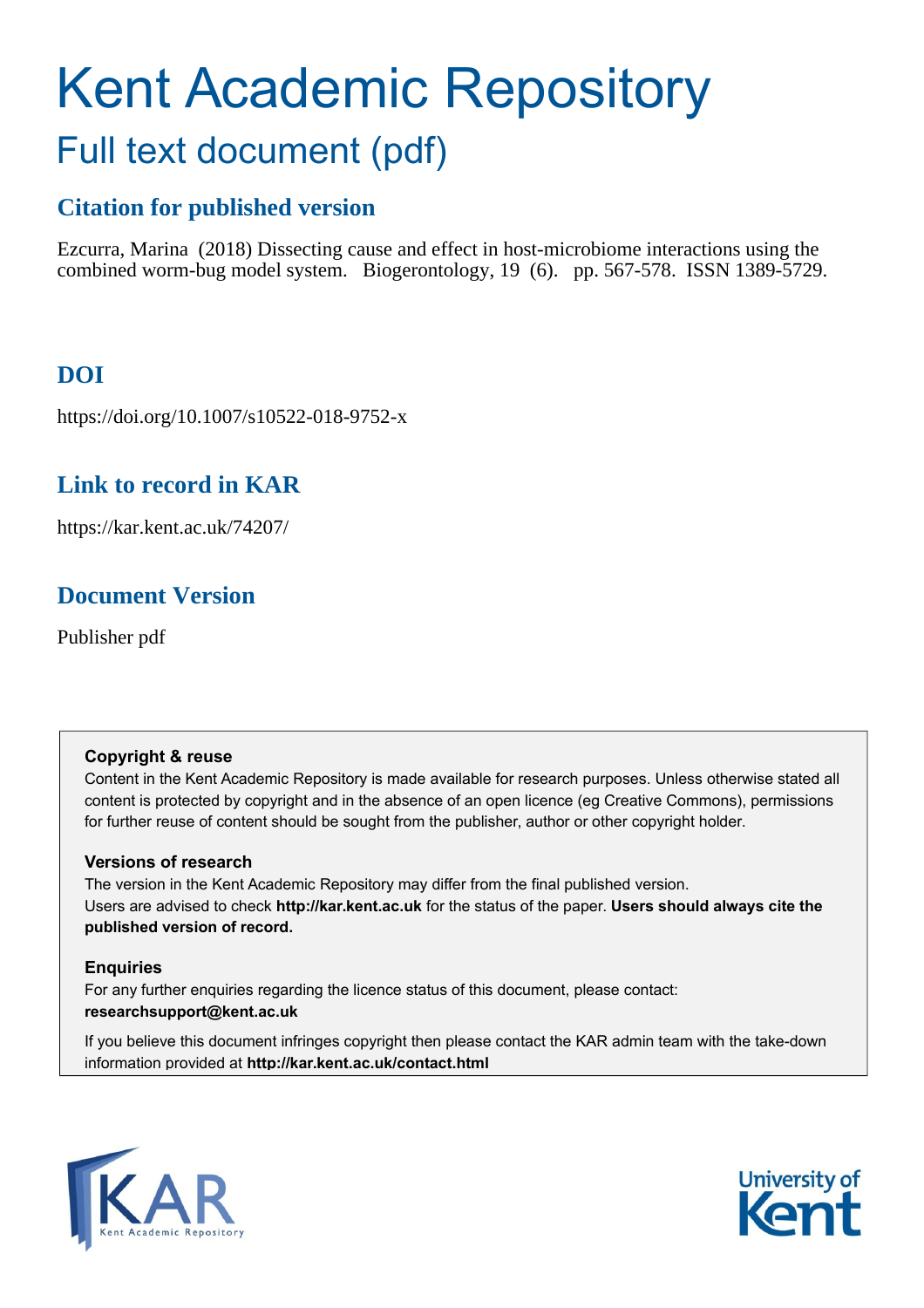RESEARCH ARTICLE



## Dissecting cause and effect in host-microbiome interactions using the combined worm-bug model system

M[a](http://orcid.org/0000-0003-2739-6984)rina Ezcurra<sub>D</sub>

Received: 18 December 2017 / Accepted: 7 March 2018 / Published online: 19 March 2018 © The Author(s) 2018

Abstract High-throughput molecular studies are greatly advancing our knowledge of the human microbiome and its specific role in governing health and disease states. A myriad of ongoing studies aim at identifying links between microbial community disequilibria (dysbiosis) and human diseases. However, due to the inherent complexity and heterogeneity of the human microbiome we need robust experimental models that allow the systematic manipulation of variables to test the multitude of hypotheses arisen from large-scale 'meta-omic' projects. The nematode C. elegans combined with bacterial models offers an avenue to dissect cause and effect in host-microbiome interactions. This combined model allows the genetic manipulation of both host and microbial genetics and the use of a variety of tools, to identify pathways affecting host health. A number of recent high impact studies have used C. elegans to identify microbial pathways affecting ageing and longevity, demonstrating the power of the combined C. elegans-bacterial model. Here I will review the current state of the field, what we have learned from using C. elegans to study

#### M. Ezcurra

gut microbiome and host interactions, and the potential of using this model system in the future.

Keywords Ageing - Microbiome - Microbiota - C.  $elegans \cdot E. coli \cdot B. subtilis \cdot Folate \cdot NO \cdot Biofilm \cdot$ Dysbiosis

#### Introduction

Humans coexist in a mutualistic relationship with a diverse gut microbial ecosystem consisting of mainly bacteria, but also viruses, fungi and protozoa. The gut microbiome consists of more than 5 million genes, a genome that is two orders of magnitude than the human genome (Sommer and Bäckhed 2013). The interactions between the host and the microbiota is highly interdependent and it has been suggested that humans should be considered as superorganisms in which the microbial symbionts play essential physiological functions (Fritz et al. 2013). The microbiome can directly affect host physiology by providing food and essential metabolic compounds and inhibiting pathogen colonization by limiting resources available to the invading microbes or competing for attachment sites on the surface of intestinal epithelial cells, or by directly modulating immune system maturation. Conversely, the microbiome has been found to be associated with chronic inflammation (Fritz et al. 2013)

M. Ezcurra  $(\boxtimes)$ 

Department of Genetics, Evolution and Environment and Institute of Healthy Ageing, University College London, London WC1E 6BT, UK e-mail: m.ezcurra@qmul.ac.uk

School of Biological and Chemical Sciences, Queen Mary University of London, London E1 4NS, UK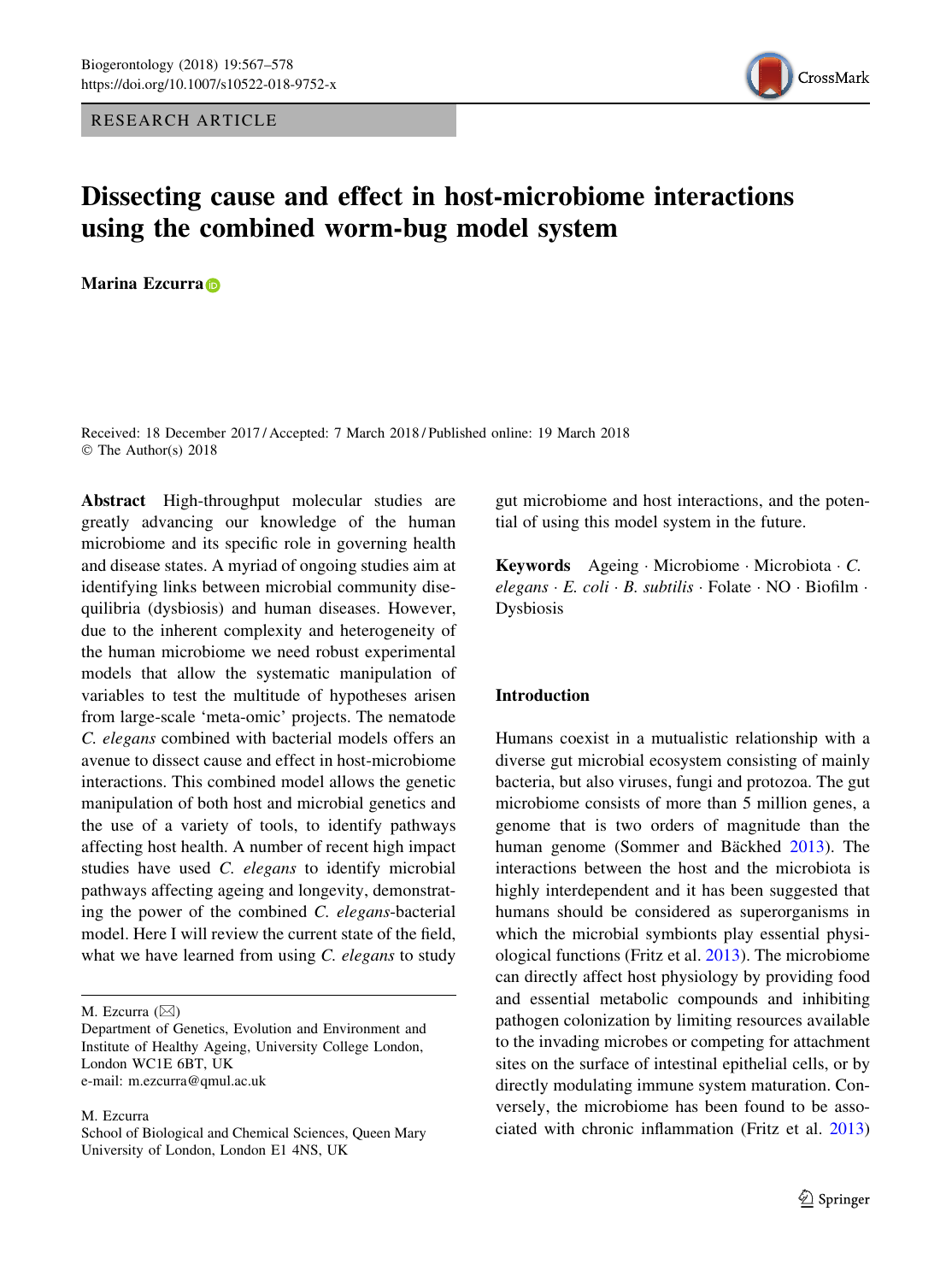and dysbiosis, and imbalance in the microbiome has been linked to diseases such as inflammatory bowel disease, diabetes mellitus, obesity, cardiovascular disease and cancer (Sommer and Bäckhed 2013).

Our current understanding of the human gut microbiota mainly relies on metagenomics profiling. Over the last decade, large-scale metagenomics sequencing studies of human faecal samples have identified many hundreds of species, common sets of microbial species, as well as inter-individual variation. Combined data from the MetaHit and the Human Microbiome Project have provided the most comprehensive view of the composition of the human gut microbiota, identifying a total of 2172 species isolated from human beings, classified into 12 different phyla, of which the large majority belong to the phyla Proteobacteria, Firmicutes, Actinobacteria and Bacteroidetes (Schloissnig et al. 2012; Arumugam et al. 2011; Gill et al. 2006; Methé et al. 2012). Further studies have used functional omic approaches to attempt to determine which microbial species that are active by identifying microbial proteins and metabolites in faecal samples (Verberkmoes et al. 2009; Gosalbes et al. 2011; Roume et al. 2013; Maurice et al. 2014), and how microbial metabolites are affected in disease states (Jansson et al. 2009). Together these approaches are generating many hypotheses regarding the association between the composition of the gut microbiota and human health.

The gut microbiota is linked to the ageing process

Considering the many physiological effects of the gut microbiota, it is not surprising that the gut microbiota is also linked to the ageing process of the host. The composition of the gut microbiota changes dramatically during ageing (O'Toole and Jeffery 2015). Healthy gut microbiota is characterised by bacterial taxonomic diversity, while age and frailty is associated with *Bacteroidetes* dominated populations, expansion of more pathogenic bacterial species and a much larger variation between individuals (Claesson et al. 2011; Claesson et al. 2016). Studies of centenarians have shown that their microbiota differs from those of older adults (Biagi et al. 2010; Jeffery et al. 2016), consistent with general age-related microbiota trends.

The numerous metagenomic studies have enabled the definition of a healthy baseline microbiota and generated many hypotheses regarding the association between the composition of the gut microbiota, diseases and the ageing process. These hypotheses include effects on frailty (Claesson et al. 2016), gut health (Biagi et al. 2010), brain plasticity and cognitive function (Leung and Thuret 2015), inflammation (Biagi et al. 2010), metabolic syndrome (Sepp et al. 2014), immunity (Zwielehner et al. 2009) and longevity (Biagi et al. 2010). We now need robust experimental models that allow the systematic manipulation of variables to test the hypotheses arisen from large-scale metagenomic projects and identify the molecular mechanisms underlying the effects of microbial genes on general health and ageing (Fritz et al. 2013).

Available models to study the effect of the gut microbiota on ageing

Germ-free (GF) mice are the most commonly used animal models to study host-microbe interactions. GF mice are raised in sterile conditions, have no microorganisms living in them and can be made gnotobiotic by colonization with single microbial species, allowing the impact of specific microorganisms to be studied. These kind of studies have shown that the gut microbiota is important for a number of physiological processes in the host including homeostasis, immune system function, development and metabolism (Sommer and Bäckhed  $2013$ ). The main challenges with using this model is that maintaining the mice sterile is an expensive and labour intensive challenge, making it a slow, tedious and low-throughput approach. Laboratory mice have a lifespan of approximately 3 years, making the use of gnotobiotic mice in ageing studies even more cost some and challenging (Cho and Blaser 2012).

In addition to mice, zebra fish is being established as a model organism to study ageing and the microbiota, but with a lifespan similar to the mouse lifespan, and tank-based husbandry, it also offers a slow lowthroughput approach. Therefore, complementary approaches allowing unbiased high-throughput methods are needed, which can elucidate the mechanisms underlying host-microbiota interactions in vivo (Pham et al. 2008).

The nematode C. elegans offers an avenue to dissect the cause and effect by allowing the genetic manipulation of both host and microbial genetics to identify pathways affecting host health. A number of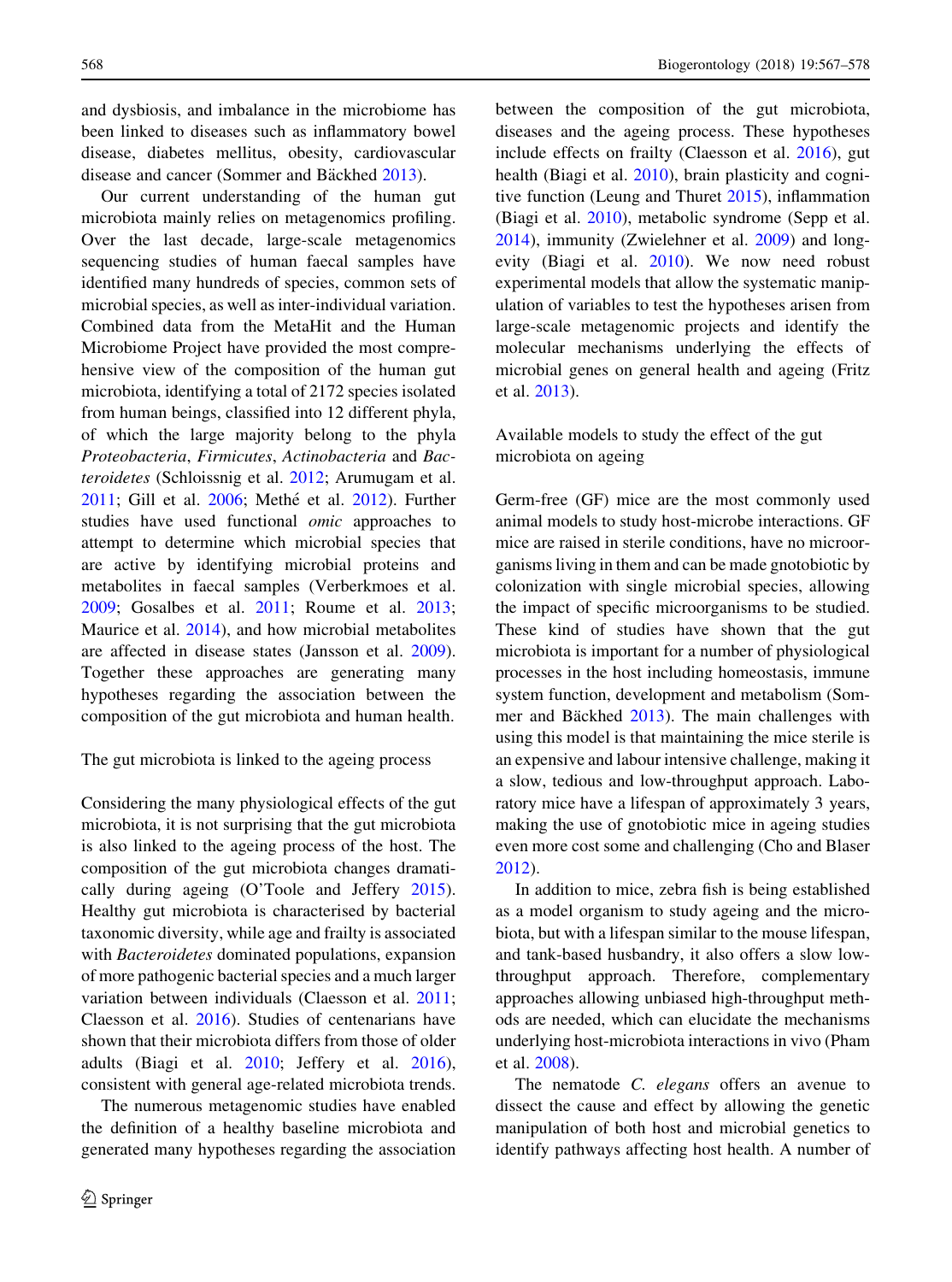#### Table 1 Publications identifying worm-bug interactions resulting in longevity

| Publication                   | Bacterial species                                        | Bacterial pathway                                       | Host pathway                               | Physiological effect                                                                     | <b>Notes</b>                           |
|-------------------------------|----------------------------------------------------------|---------------------------------------------------------|--------------------------------------------|------------------------------------------------------------------------------------------|----------------------------------------|
| Virk et al.<br>(2012)         | E. coli OP50,<br>HT115                                   | Folate cycle                                            |                                            |                                                                                          |                                        |
| Virk et al.<br>(2016)         | E. coli BW25113                                          | Folate cycle                                            |                                            |                                                                                          |                                        |
| Cabreiro et al.<br>(2013)     | E. coli OP50                                             | Folate cycle<br>Methionine<br>metabolism<br>(metformin) | AMPK                                       |                                                                                          |                                        |
| Gusarov et al.<br>(2013)      | B. subtilis                                              |                                                         | DAF-16, HSF-1                              | Bacterial gut colonisation, stress<br>resistance?                                        |                                        |
| Donato et al.<br>(2017)       | <b>B.</b> subtilis<br>domesticated and<br>undomesticated | Biofilm formation                                       | DAF-16                                     | Bacterial gut colonisation, stress<br>resistance?                                        | Sporulating<br>forms                   |
| Smolentseva<br>et al. (2017)  | <b>B.</b> subtilis                                       | Biofilm formation                                       | $MTL-1$<br>(regulated by<br>$DAF-16$       | Stress resistiance                                                                       |                                        |
| Han et al.<br>(2017)          | E. coli BW25113                                          | Suppression of CA<br>production                         |                                            | Mitochondrial fission, mt UPR,<br>germline tumor suppression,<br>Abeta model suppression | No lifespan<br>effect of CA<br>on OP50 |
| Nakagawa<br>et al. $(2016)$   | Lactobacillus<br>LG2055                                  | Unknown                                                 | $SKN-1$<br>p38 MAPK                        | Motility, stress resistance,<br>mitochondrial function                                   |                                        |
| Zhao et al.<br>(2017)         | Bifidobacterium<br>longum BB60<br>isolated from cent     | Cell wall<br>components                                 | TIR-JNK<br><b>DAF-16</b>                   | ND                                                                                       |                                        |
| Grompone<br>et al. (2012)     | Lactobacillus<br>rhamnosus<br><b>CNCM I-3690</b>         | ND                                                      | DAF-16                                     | Stress resistance<br>Lipid depostion                                                     |                                        |
|                               | E. coli K12                                              | Indole production                                       | AHR-1                                      | No longevity<br>Motility                                                                 | Also in flies                          |
| Saiki et al.                  | E. coli OP50                                             | Respiration                                             |                                            | Reproduction<br>Stress resistance                                                        |                                        |
| (2011)                        |                                                          |                                                         |                                            |                                                                                          |                                        |
| Gomez et al.<br>(2012a, b)    | E. coli OP50                                             | Respiration                                             |                                            | Bacterial gut colonisation                                                               |                                        |
| Celhay-Portal<br>(2012)       | E. coli OP50,<br>Salmonella                              |                                                         | DAF-16, DBL-<br>1 (TGF-beta,<br>immunity), | Bacterial gut colonisation                                                               |                                        |
| Podshivalova<br>et al. (2017) | E. coli OP50                                             | Unknown                                                 |                                            | Bacterial gut colonisation                                                               |                                        |
| Youngman<br>et al. (2011)     | E. coli OP50                                             | Unknown                                                 | Innate<br>immunity p38<br><b>MAPK</b>      | Distension of gut lumen                                                                  |                                        |
| Gems and<br>Riddle<br>(2000)  | E. coli OP50                                             | Unknown                                                 |                                            |                                                                                          |                                        |
| Garigan et al<br>(2002)       | E. coli OP50                                             | Unknown                                                 |                                            |                                                                                          |                                        |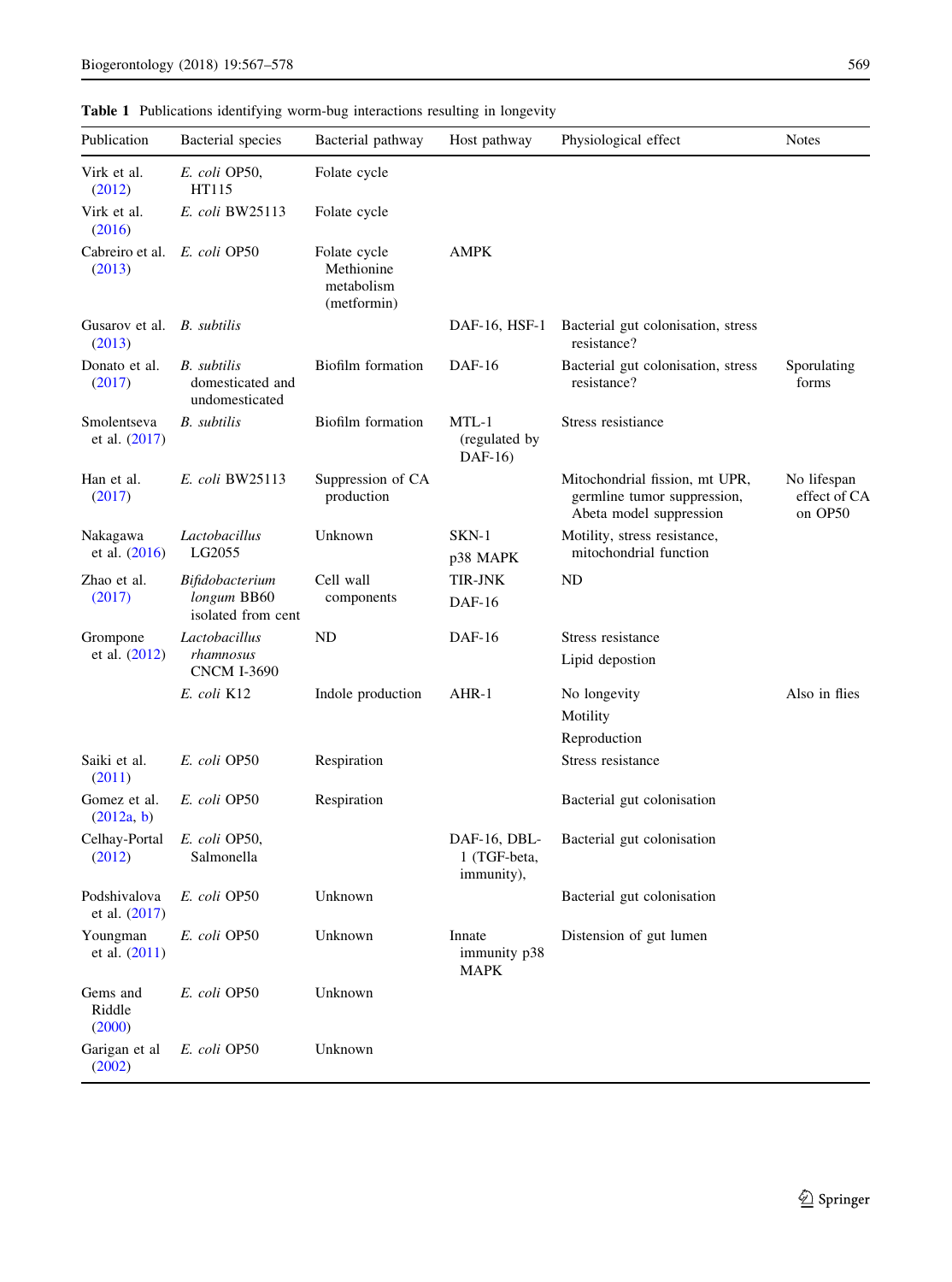recent studies have identified microbial pathways affecting ageing and longevity in C. elegans(Table 1), opening for the possibility to further develop this model to understand the role of the gut microbiota in disease states and ageing. Here I will review the current state of the field, what we have learned so far from using the nematode to study gut microbiome and host interactions, and how C. elegans can be further exploited to dissect of complex interactions and mechanisms between the host and its microbiota.

#### The worm-bug: a high throughput model of hostmicrobiota interactions

The nematode C. elegans has many inherent advantages as a model. It has a short life cycle of 3 days, a large brood size and a lifespan of 3 weeks, and is inexpensive and easy to cultivate in the laboratory. C. elegans has two sexes: the hermaphrodite, which is self-fertilizing and isogenic, and males, allowing genetic exchange and genetic crosses. C. elegans is transparent, allowing imaging of tissues and cells in vivo, without the need of dissection. This model organism also offers many useful tools to dissect complex biological pathways. There are publicly available genetic mutants from the Caenorhabditis Genetics Center, and genome wide RNA interference libraries (Fraser et al. 2000), allowing high-throughput genetic screens. Many additional tools have been developed allowing high-throughput approaches of e.g. survival measurements (Stroustrup et al. 2016; Churgin et al. 2017). The body of C. elegans is transparent, allowing the use of fluorescent reporters in vivo. Importantly, C. elegans is well-established as an ageing research model and has enabled the identification of pathways influencing ageing, such as the insulin/IGF-1 (IIS) and mTOR pathways, which are evolutionary conserved in mammals (Kenyon 2010). Approximately 50% of the C. elegans genes have clear human orthologues, making C. elegans ideal to study pathways highly relevant to human biology.

C. elegans is a bacterivore, and in the wild C. elegans feeds on bacteria that proliferate in decaying organic material, and harbour a diverse bacterial flora in their guts (Schulenburg and Fé $\lim_{n \to \infty} 2017$ ). In terms of the viability and evolution of C. elegans and its microbes, it is regarded as an indivisible entity, called the ''worm-bug'' (Cabreiro and Gems 2013). In

addition to all the advantages C. elegans offers on its own as a laboratory model system, it has been combined with another very successful model, E. coli. In the laboratory, C. elegans is maintained on a monoxenic culture, typically of the Escherichia coli B bacterial strain OP50, using standard microbiology techniques. In addition, other strains such as Bacillus subtilis and E. coli HT115 are also routinely used (Cabreiro and Gems 2013). The easily obtained control of the gut microbiota in C. elegans allows the dissection not only of host pathways, but also of bacterial pathways, and complex interactions between the host and the microbiota. E. coli is the most thoroughly studied species on the planet, has wellestablished genetics and offers many tools such as genome editing, genetic engineering and online databases for analysis of genetic and biochemical functions. Combining the advantages of E. coli and C. elegans into the worm-bug model system is proving to yield a very powerful combined model system. For example, the *E. coli* Keio deletion collection containing approximately 4000 mutants covering 93% of E. coli genes can be used to screen for host phenotypes, and this approach has successfully been used to identify bacterial pathways affecting C. elegans ageing (Virk et al. 2016; Han et al. 2017). This approach is not limited to E. coli, as there are additional collections in other species (Zhang et al. 2017).

The use of the worm-bug model consisting of a host with a single microbial species as its microbiota offers many advantages in terms of experimental tractability. Furthermore, inexpensive and straight forward cultivation, combined with the short lifespan of C. elegans, makes this model system an ideal addition to existing mammalian models to dissect the role of the gut microbiota in human health and ageing. Recent years have seen several high-profile studies using the wormbug, identifying a number of bacterial and host interactions promoting host longevity.

#### Bacterial folate metabolism promotes longevity

One of the most well studied microbial pathway to affect C. elegans longevity is folate metabolism. The folate cycle is a series of metabolic steps found in all cells, including both bacteria and animals, required for cell biosynthesis. The products include purines, pyrimidines, glycine, and methionine, and are required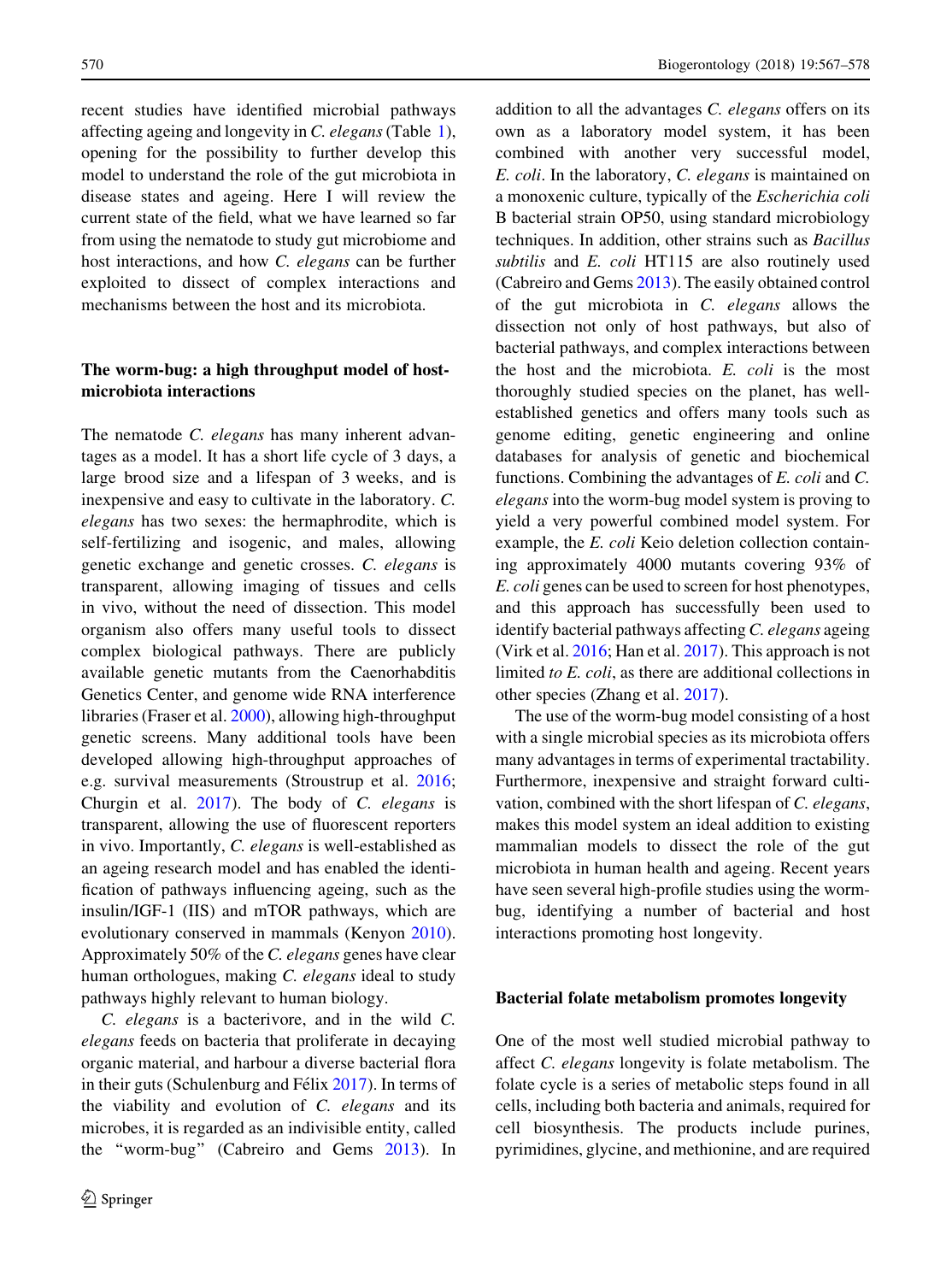to generate the methyl donor molecule S-adenosyl methionine (SAM), which occupies a central role for metabolism of all cells. Folates in their reduced tetrahydrofolate form act as enzymatic cofactors in the folate cycle, and since animals cannot synthesize folates, folates are obtained from their diets and microbiota (Virk et al. 2012).

Disruption of E. coli folate synthesis promotes longevity in C. elegans. Para-aminobenzoic acid (PABA) is a folate precursor. A partial screen of the Keio E. coli mutant library identified several mutations in enzymes involved in the synthesis of PABA, aroD, pabaA and pabaB, which increase lifespan in C. elegans. Sulfamethoxazole (SMX), a sulfonamide drug that competes with PABA for the active site of the enzyme dihydropteroate synthase, also increases lifespan in C. elegans. Reducing folate uptake or metabolism directly in the host does not affect lifespan, showing that lifespan is extended as a result of alterations in bacterial metabolism (Virk et al. 2016; Virk et al. 2012).

Important clues regarding the mechanisms underlying bacterial folate metabolism and host ageing have come from studies using the biguanide metformin, an oral drug widely prescribed to treat type 2 diabetes. The biological activity of metformin goes beyond its antihyperglycemic effects, and has been shown to reduce the risk of cancer (Dowling et al. 2011) and delay ageing in rodents (Anisimov et al. 2011). Metformin also extends lifespan in C. elegans (Onken and Driscoll 2010), and this effect is dependent on bacterial activity. In the absence of  $E$ . *coli*, or in the presence of dead E. coli, metformin is toxic and shortens lifespan. A key player in this bacterial effect is folate metabolism; Metformin does not increase lifespan when mutations in folate cycle enzymes are introduced into E. coli and pharmacological inhibition of folate synthesis in E. coli mimics metformin treatment. Furthermore, metformin changes the folate composition in E. coli, but not in C. elegans. Changes in the folate cycle result in perturbations of bacterial methionine metabolism, leading to methionine restriction and activation of the metabolic sensor AMPactivated protein kinase (AMPK) in the host, mimicking molecular features of dietary restriction (Cabreiro et al. 2013).

Collectively these studies show that microbial metabolism can alter ageing in the host, and identify the microbial and host pathways underlying these effects, demonstrating that the worm-bug combined model provides an excellent framework to explore the

effects of gut microbiota on ageing. They also raise the question if alterations in the bacterial folate and methionine can mimic dietary restriction and alter ageing in humans as well, and if the gut microbiota can be used for pharmacological interventions.

#### Bacterially derived NO enhances host lifespan and stress tolerance

In addition to changes in bacterial metabolism, secreted microbial compounds and signals, such as nitric oxide (NO) have been found to promote longevity in C. elegans. NO has many important functions, including affecting neurotransmission, immunity and cardiovascular function by affecting protein function directly and indirectly via posttranslational modifications. Although most eukaryotes have endogenous enzymes, NO synthases (NOS), that generate NO, C. elegans is unusual in the sense that it has no genes that encode NOS and does not produce NO by NOS-dependent synthesis (Gusarov et al. 2013).

Since NO is a small molecule that diffuses freely across cellular compartments and membranes, NO produced by bacteria can diffuse into worm tissues and affect worm physiology. Rather than using the standard laboratory E. coli strain OP50, Gusarov et al. (Gusarov et al. 2013) used Bacillus subtilis, a soil bacteria that naturally populates the C. elegans' gut, and produces NO (Gusarov et al. 2013). B. subtilis is known to extend lifespan compared to E. coli (Garsin 2003), and Gusarov et al. showed that the mechanisms of these longevity effects involve bacterial production of NO in the worm gut, which diffuses to other tissues and initiates a signalling cascade, resulting in a transcriptional response. The transcriptional response involves the longevity genes daf-16, C. elegans FOXO which acts downstream of reduced IIS, and hsf-1, the C. elegans heat shock factor 1. DAF-16 is a transcription factor controlling many aspects of physiology and has broad effects on ageing (Kenyon 2010), while HSF-1 mainly acts by regulating the transcription of small heat shock factor proteins. Thus, NO produced by the gut microbiota acts to increase lifespan by activating longevity pathways in the host, providing an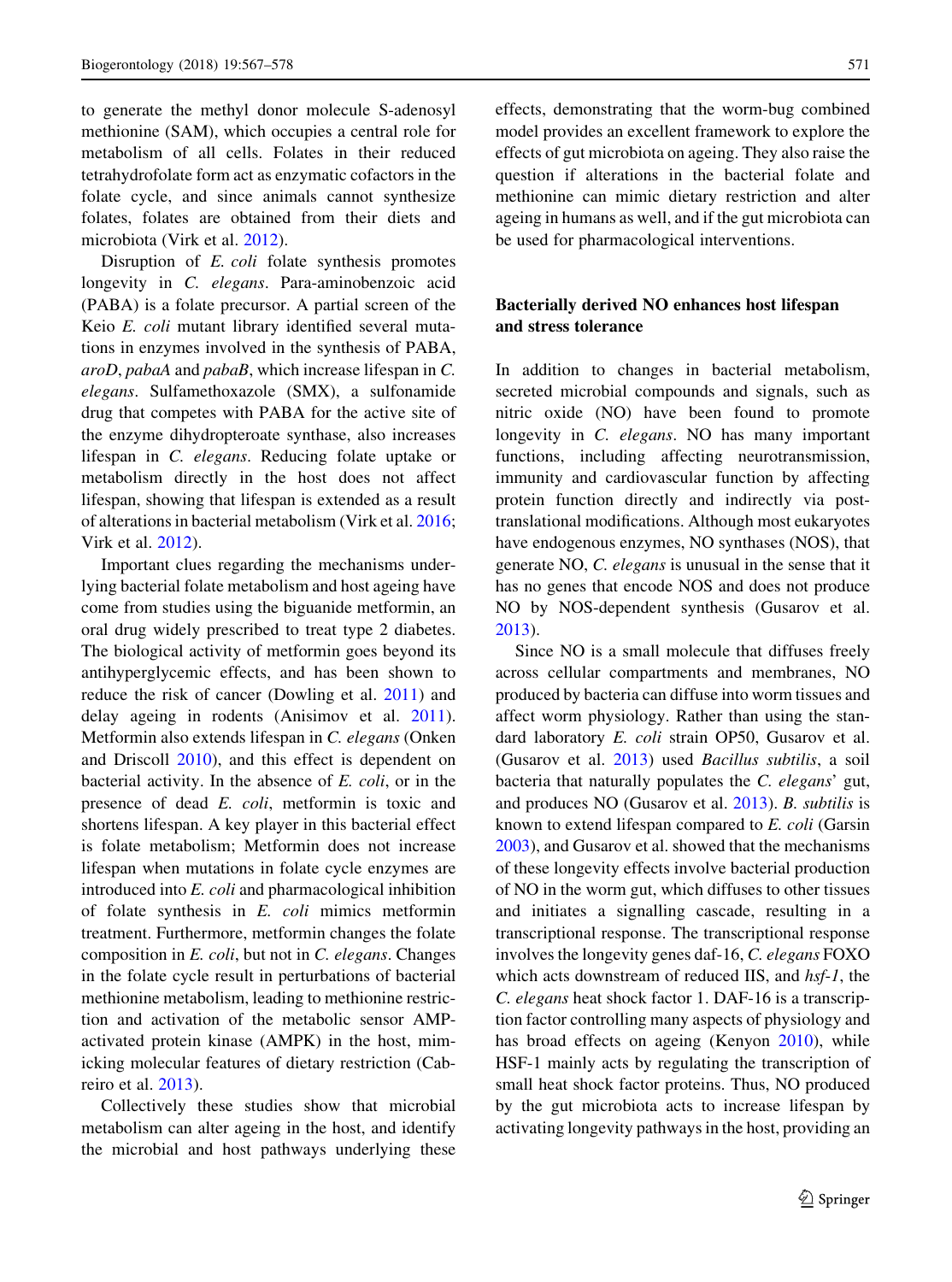example of interspecies signalling by a small molecule.

#### Bacterial biofilms promote host health and longevity by reducing IIS

In most laboratory studies, bacteria are grown in shaken-liquid medium, which favours bacteria that grow well in suspension. However, in nature, most bacteria grow in biofilms, that is aggregated to each other and to solid surfaces, and embedded within a slimy extracellular matrix composed of extracellular polymers, including proteins and polysaccharides. Bacteria in biofilms have an unexpectedly high degree of coordinated multi-cellular behaviours that have led to the perception of biofilms as ''cities'' of microorganisms. In the biofilms bacteria regulate diverse physiological processes and group activities through quorum sensing, a mechanism in which bacterial cells produce, detect and respond to small diffusible signal molecule (Li and Tian 2016).

There is a growing appreciation that, although clearly worthwhile, studies of standard planktonic cultures (single cells floating in liquid) provide us with a biased view of microbial life. The cells in a biofilm are embedded within an extracellular polysaccharide matrix that has been reported to provide the embedded bacteria with protection against a variety of environmental stresses, and interactions among microorganisms in a biofilm enhance nutrient availability and remove toxic metabolites. Thus, bacteria in a biofilm have different characteristics than the same bacteria in isolation (Verhagen et al. 2011).

Two recent studies using B. subtilis, a long-serving model for biofilm formation, in combination with C. elegans, show that biofilms have beneficial effects on host health and longevity, and shines light on some of the mechanisms involved (Donato et al. 2017; Smolentseva et al. 2017). Donato et al. compared a wild undomesticated strain of B. subtilis with the standard domesticated strains of B. subtilis and E. coli. To promote biofilm formation, they used sporulated forms of B. subtilis, which survive the transit through the pharynx and germinate in the worm intestine. The domesticated B. subtilis strain increased lifespan and tolerance to different stresses, but all these effects were even more pronounced when fed the undomesticated strain. Why does the undomesticated B. subtilis

strain extend lifespan compared to the domesticated strain? The authors found that the undomesticated strain colonised the C. elegans gut to a larger extent, and that the effect on both gut colonisation and lifespan depended on the ability to form biofilms. Three different strains deficient in the ability to form biofilms due to mutations in tasA and epsG, which are key components of the extracellular matrix of the biofilm, and in the bslA gene which encodes for an essential hydrophobin responsible for the formation of the hydrophobic surface layer that surrounds and protects the biofilm, were tested. The mutations suppressed the longevity effects of the undomesticated strain and reduced gut colonisation compared with the wildtype undomesticated strain, without having sporulation or nutritional effects. Also, the decrease in worm longevity produced by feeding worms each biofilm-defective strain correlated with a decreased bacterial proficiency in gut colonisation (Donato et al. 2017).

Smolentseva et al found similar effects in nonsporulating *B. subtilis*. They first confirmed that nonsporulating B. subtilis also form biofilms inside the C. elegans gut, and then compared biofilm-producing B. subtilis with biofilm-deficient B. subtilis mutants, and showed that production of biofilm results in increased lifespan and resistance to heat, oxidative stress and pathogenic infection, and improved late-life motility. These effects require *mtl-1*, a host gene encoding metallothionein, a small cysteine-rich metal-binding protein, which is regulated by DAF-16/FOXO. This study argues that the longevity effects do not require the extracellular matrix itself, but rather that it is the metabolic status of the biofilm producing bacteria that extends lifespan (Smolentseva et al. 2017). Furthermore, the effects of biofilm have been suggested to involve secretion of NO and CSF, a quorum sensing peptide (Donato et al. 2017), but these effects were contradicted by Smolentseva et al (Smolentseva et al. 2017).

Together these studies show that microbial colonisation and biofilms have beneficial effects on host longevity and healthspan, and identify some of the host pathways mediating the responses to the biofilms. The implication of these studies is that bacterial biofilms, and secreted compounds such as NO, act through the classical longevity pathway DAF-16/ FOXO and promote longevity by reducing IIS. Further studies will elucidate the details of these interactions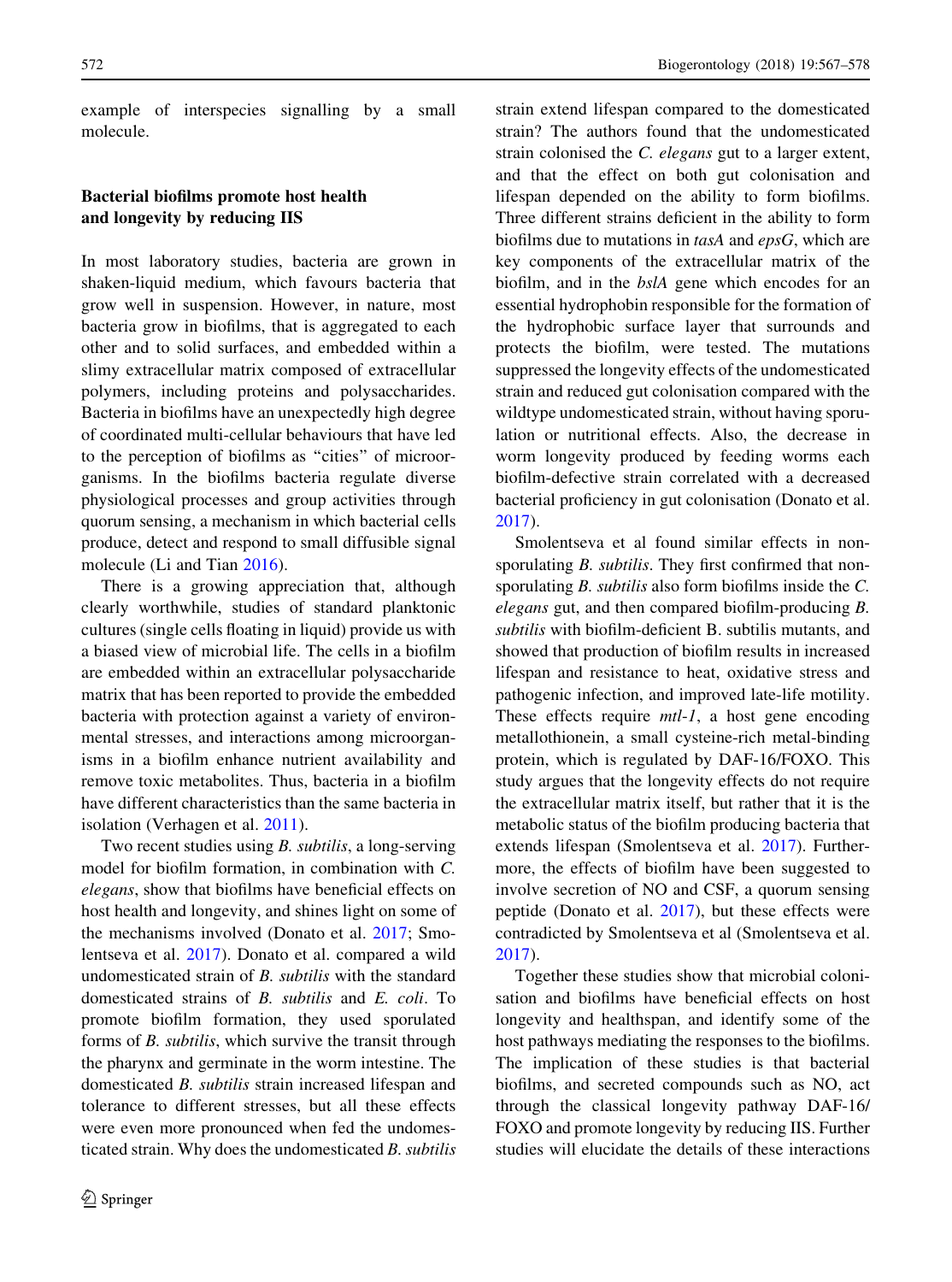and the mechanisms underlying the effect of biofilms on IIS.

#### High-throughput approaches uncover bacterial effects on host mitochondria

An important advantage with C. elegans is the possibility to use high-throughput approaches to perform large unbiased screens over a range of conditions. Such an approach was used to screen the entire Keio E. coli mutant library, covering almost 4000 genes in an E. coli K-12 BW25113 background, and resulting in the identification of 29 bacterial genes that increase lifespan (Han et al. 2017). The large majority of these bacterial genes act through well characterised longevity pathways in the host, including the IIS and mTOR signalling pathways, but two of the mutants,  $\Delta h$ ns and  $\Delta l$ on, increase lifespan independently of known longevity pathways. hns encodes a global DNA-binding transcriptional dual regulator, and lon a DNA-binding ATP-dependent protease. Both transcriptional regulators suppress production of colonic acid (CA), a polysaccharide secreted by many enterobacterial species, resulting in high levels of CA secretion in the mutants and longevity in the host. By knocking down a number of C. elegans genes and performing imaging and functional analysis, the authors showed that bacterial CA regulates host mitochondrial dynamics. CA is taken up by the host intestine through endocytosis, increases mitochondrial fission in the intestine, acts through mitochondrial respiration and induces transcription of mitochondrial chaperones through mitochondrial UPR (Han et al. 2017).

Supplementation of CA to wildtype bacteria phenocopies the mutant effect not only in E. coli, but also in several other bacterial strains. However, CA supplementation does not increase lifespan in the standard laboratory OP50 strain, which is naturally lon deficient and already has higher levels of CA, highlighting the importance of the genetic background of bacterial strains on longevity. In contrast to NO, biofilms and folate, the longevity effect of CA does not require live bacteria, meaning that CA alone is enough to exert its beneficial effects and does not act through changes bacterial metabolism (Han et al. 2017).

Why improving intestinal mitochondrial homeostasis increases healthspan and lifespan remains to be explored, but intestinal health has previously been shown to be important for longevity (Ezcurra et al. 2017; Libina et al. 2003), and this study shows how the gut bacteria can act directly to improve intestinal health. The discovery of the influence of CA on host physiology reveals an interesting crosstalk between bacterial signalling and mitochondria in animal hosts. Since CA is produced in response to stress on the part of the bacteria, worms may have evolved response pathways that read bacterial stress in the gut and initiate response pathways as means to offset impending adverse conditions (Gruber and Kennedy 2017).

This study is an excellent example of how the worm-bug offers the possibility of using high-throughput approaches to perform unbiased screens to identify bacterial determinants of late life health, and determine the physiological mechanisms in the host underlying these effects. Importantly, this study goes beyond studying host lifespan, and shows that CA not only increases lifespan but also suppress age-related disease models and delays the onset of muscular mitochondrial fragmentation and locomotor decline. The study also demonstrates how worm-bug can be used as a platform to discover mechanisms conserved in higher organisms, as CA increases lifespan in Drosophila and promotes mitochondrial fragmentation in a murine cell line, opening for the possibility that CA could promote healthy ageing in humans.

#### Detrimental effects of dysbiosis during ageing

During ageing, changes in the composition of the human gut microbiota take place (Biagi et al. 2012). Dysbiosis has been associated not only with ageing but also with many diseases, including obesity, type 2 diabetes, and arthritis (Sommer and Bäckhed 2013; O'Toole and Jeffery 2015; Cho and Blaser 2012), but the causality between microbial diversity and host health remains unexplored. The mechanisms underlying age-related dysbiosis are likely to be complex and multi-factored, and studies using C. elegans offer means to identify microbial and host processes contributing to dysbiosis.

Like humans, *C. elegans* suffers from age-related dysbiosis, and bacterial proliferation of E. coli OP50 in the C. elegans gut has been implicated as a major contributor of mortality (Gems and Riddle 2000; Garigan et al. 2002; Portal-celhay et al. 2012). During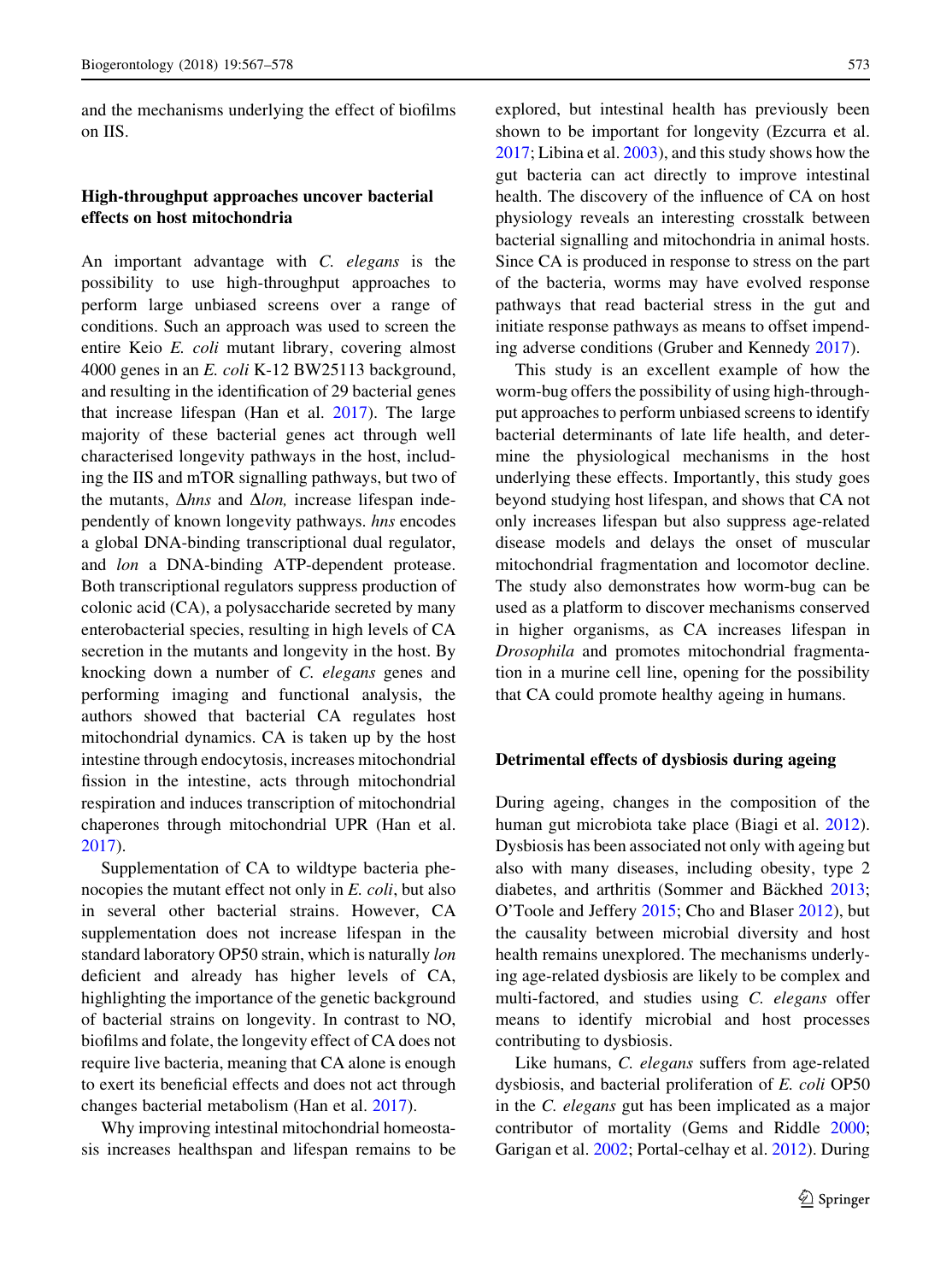its life course, the relationship between C. elegans and E. coli changes. In early life, E. coli OP50 mainly acts as a food source, and living, metabolically active bacteria are required for normal development and fertility. As the nematodes reach adulthood, E. coli OP50 starts proliferating within the gut lumen, and as the animals age, there is a large increase in bacterial load in the gut lumen, accompanied by bacterial packing and constipation (Cabreiro and Gems 2013; Garigan et al. 2002; Portal-celhay et al. 2012; Gomez et al. 2012).

A number of studies and approaches confirm that E. coli is pathogenic in late life. Inhibiting bacterial growth by antibiotic treatment increases lifespan (Gems and Riddle 2000; Garigan et al. 2002; Portalcelhay et al. 2012; Podshivalova et al. 2017), and animals with colonised guts have shorter lifespan than animals with non-colonised guts (Podshivalova et al.  $2017$ ) suggesting that E. coli proliferates and colonises the gut of the host. Furthermore, inhibiting bacterial respiration by introducing mutations in the electron transport chain reduces age-related bacterial proliferation and extends lifespan. This effect is not due to dietary restriction or to compounds released by the bacteria, but rather by lack of bacterial respiration itself, resulting in reduced bacterial growth and suppressed bacterial colonisation of the gut (Saiki et al. 2011; Gomez et al. 2012). Thus, with age, the relationship to E. coli changes from being necessary and beneficial to being detrimental and pathogenic, resulting in dysbiosis, colonisation of the gut and mortality. This is not true for all bacterial strains, e.g. the longevity effect of biofilm formation by B. subtilis requires bacterial growth, and in this context antibiotics shorten lifespan (Smolentseva et al. 2017). Thus, the effect of bacterial proliferation and dysbiosis is dependent on the bacterial species and its relationship to the host.

#### Age-related processes in the host contribute to agerelated dysbiosis

The effect of dysbiosis during ageing is also dependent on age-related processes in the host contributing to vulnerability to bacterial proliferation in late life. One such process is immunosenescence, the decline of the immune system that occurs during ageing. C. elegans has an innate immune system with evolutionarily conserved signalling; anti-microbial innate immunity is modulated by pathways involving the DAF-16/ FOXO transcriptional regulator, the PMK-1 p38 MAP kinase, and DBL-1, homologous to human transforming growth factor b (TGF-b). Knocking down genes in these pathways results in increased bacterial proliferation and decreased host lifespan (Portal-celhay et al. 2012) and there is a strong correlation between immunity decline, increased dysbiosis and mortality. Thus, the ageing process results in decreased efficiency of innate immunity to provide host defence and a loss in the capacity to control bacteria within the gut, and dysbiosis, at least partly regulated by immunosenescence, plays a role in the determination of host lifespan (Portal-celhay et al. 2012).

Other host processes are also involved in determining the effect of bacterial proliferation during ageing. These relate to the decline of tissues that are in direct contract with the gut microbiota, the pharynx and the intestine. The pharynx breaks down bacterial cells during feeding, and age-related decline of the pharynx results in increased bacterial load and bacterial invasion (Garigan et al. 2002; Portal-celhay et al. 2012; Gomez et al. 2012; Zhao et al. 2017). The gut, which digests food and provides a barrier to the external world, also exhibits severe decline during ageing (Herndon et al. 2002), a process that is likely to contribute to increased vulnerability to bacterial pathogens (Youngman et al. 2011). Death is accompanied by an increase of bacterial density in the pharynx and the proximal intestine, but long-lived animals with reduced IIS are protected, and die much later without bacterial colonisation (Podshivalova et al. 2017; Zhao et al. 2017). Collectively, these studies show that ageing and death is accompanied by bacterial proliferation and tissue invasion, showing that dysbiosis plays an important role in C. elegans ageing, and that longevity at least in is be due to resistance to bacteria. An interesting twist to these findings is that even though inhibiting bacterial proliferation increases lifespan by 40%, it does not increase healthspan in terms of late-life mobility, and animals treated with antibiotics spend a large section of their life living in decrepitude (Podshivalova et al. 2017). The relationship between between the gut microbiota, host health and ageing is proving to be complex, and there is a need to measure more parameters than just survival when performing ageing studies.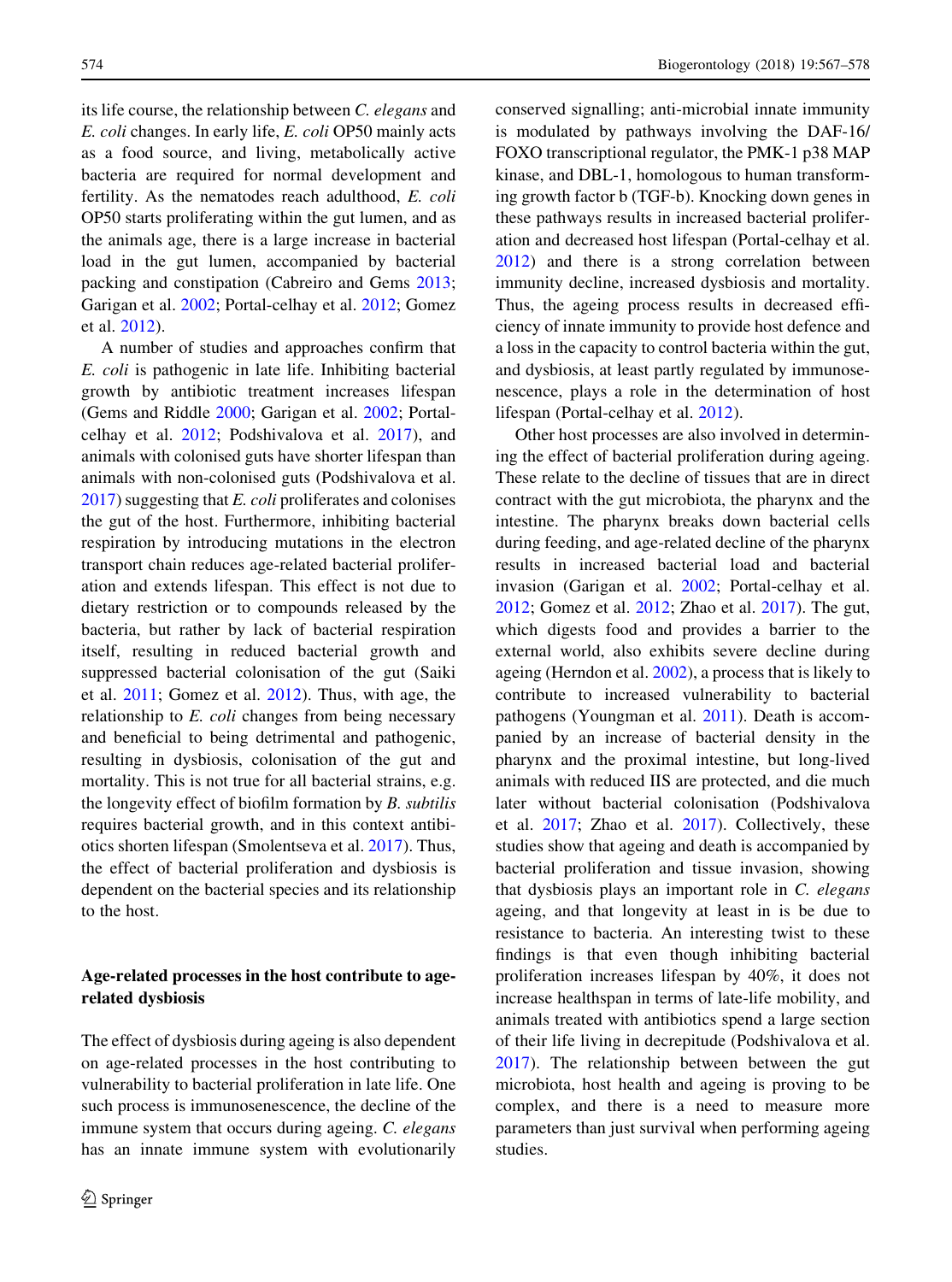The different host processes contributing to dysbiosis are not necessarily independent. Immunosenescence has been suggested to cause pharyngeal and intestinal decline (Zhao et al. 2017; Youngman et al. 2011), and reduced IIS signalling protects against immunosenescence, pharyngeal and intestinal decline (Garsin 2003; Garigan et al. 2002; Podshivalova et al. 2017; Herndon et al. 2002), supporting the idea that the decline of tissues and immune system are linked. Thus, dysbiosis is likely to be the result of a negative cycle of tissue aging, immunosenescence, and progressive intestinal proliferation of E. coli towards the end of life in the host (Youngman et al. 2011).

#### Discovering the *C. elegans* native microbiome and its effect on life history

One important question is to what extent studies using laboratory conditions and E. coli OP50 reflects the relationship between C. elegans and its microbiota in the wild. Decades of studying C. elegans in the lab and feeding it with domesticated E. coli OP50 has left us with little understanding of how C. elegans interacts with its natural microbiota. E. coli OP50 was chosen as food source because OP50 forms thinner bacterial lawns, easing visual inspection of C. elegans, and due to the availability of OP50 in research laboratories, not because of any resemblance to microbes in the C. elegans natural habitats (Samuel et al. 2016). Thus C. elegans has been studied in highly artificial laboratory conditions.

Our understanding of C. elegans and the relationship to its natural microbiome is now changing as the result of three studies published in 2016. Using partly overlapping and complementary approaches, these studies used next generation sequencing to characterise the native microbiome of C. elegans, either in their natural habitats (Samuel et al. 2016; Dirksen et al. 2016), or in microcosms emulating natural habitats (Berg et al. 2016). The identified C. elegans microbiome is a rich and diverse microbiome dominated by Proteobacteria such as Enterobacteriaceae, Pseudomonas, Stenotrophomans, Ochrobactrum and Sphingomonas, and Bacteroidetes, Firmicutes, and differ from the microbial communities in the soil environment, suggesting that host factors influence the microbial composition and that C. elegans has a defined, non-random microbiome (Dirksen et al. 2016;

Berg et al. 2016). Several additional pieces of evidence support this claim. For example, microbiomes of worms collected from different sampling sites are more similar to each other than to the environmental microbiome (Dirksen et al. 2016; Berg et al. 2016), the C. elegans microbiome is distinct compared to the microbiome of closely related nematodes (Berg et al. 2016), and animals collected from the wild maintain their microbiota when cultivated in the lab (Dirksen et al. 2016).

Identification and isolation of the natural microbiome has also allowed the testing of how different species affect host fitness in a laboratory setting. Samuel et al. established culture collections of over 500 wild bacterial strains isolated from the C. elegans natural environment, and examined them by growing animals on the individual strains and assaying growth rate and responses to a range of stress and immune reporter genes. 78% of the strains were found to be beneficial, having a higher growth rate and no induction of stress reporters, and 22% to be detrimental, having a slower growth rate and induction of reporters, relative to animals grown on E. coli OP50. The effects tended to be genera-specific; several Proteobacteria, including Enterobacteriaceae, Gluconobacter, Enterobacter, Providencia and most Lactococcus strains were beneficial to C. elegans. Detrimental genera included Bacteroidetes, such as Chryseobacterium and Sphingobacterium, and potentially pathogenic Gammaproteobacteria (e.g., Xanthomonas and Stenotrophomonas) (Samuel et al. 2016).

Using a different approach, Dirksen et al. and constructed an experimental microbiome by selecting a subset of 14 isolates representing the most abundant genera of the C. elegans microbiome isolated from the wild. Growing animals on the experimental microbiome revealed that bacterial strain frequencies within the gut are distinct from the strain frequencies of the bacterial culture, e.g. Ochrobactrum and Stenootrophomans isolates was only found as small traces in culture, but formed 20% of the bacterial communities within *C. elegans*, and are likely to be part of the *C*. elegans core microbiome. The experimental microbiome increases population size and enhances worm fitness in comparison to E. coli OP50, not only in standard laboratory conditions but also under different stress conditions. Also in this study analysis of individual bacterial isolates identified that the positive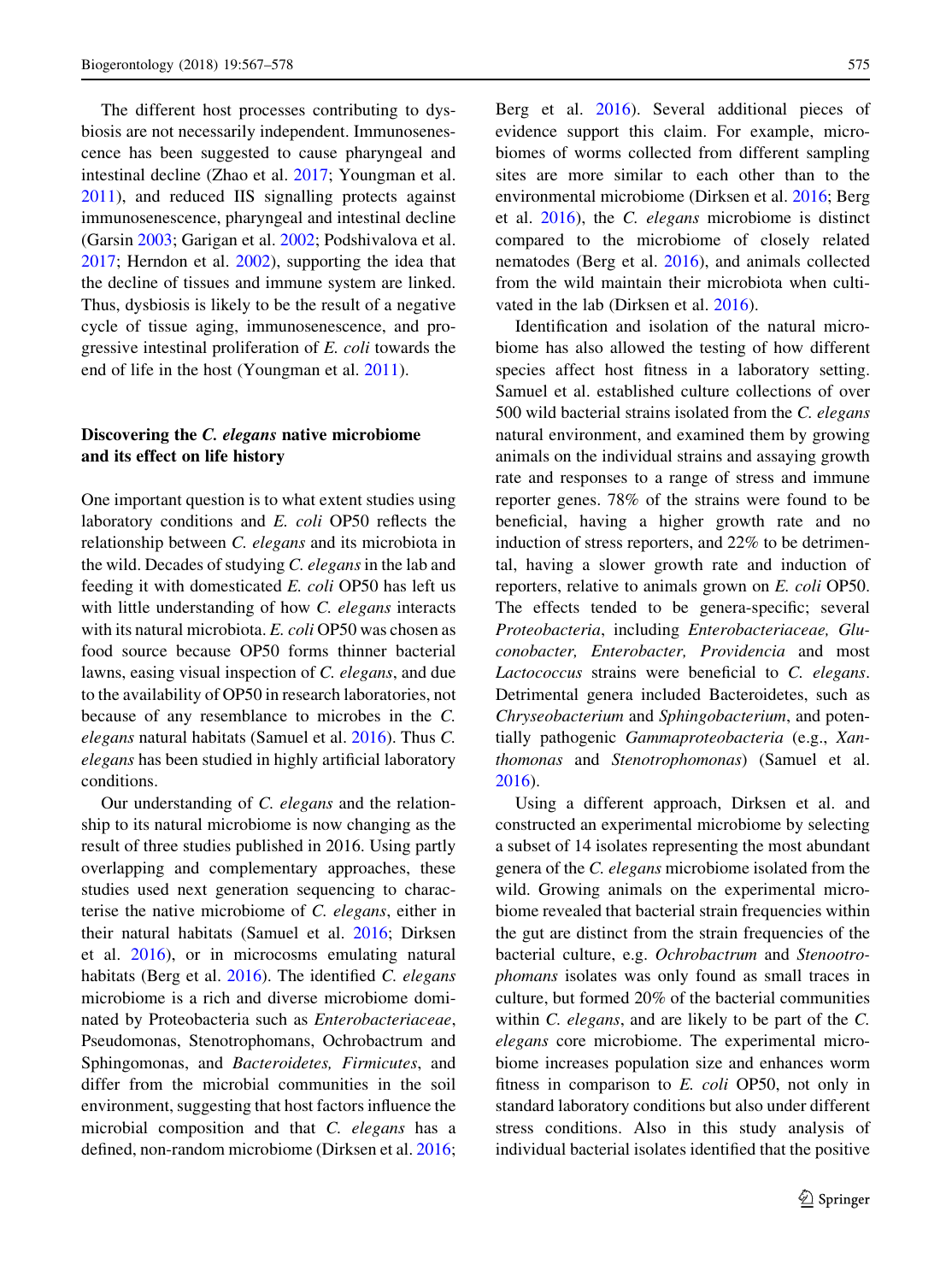effects on population size are likely caused by Proteobacteria (Dirksen et al. 2016). Future studies will identify the positive interactions between Proteobacteria and C. elegans.

The identification of the native gut microbiome opens for many new possibilities using C. elegans to understand interactions between the gut microbiome and the host, including aspects shaped by evolution in natural environments, and undetectable in artificial environments using E. coli OP50 as the only food source. Considering all the effects on fitness already identified in these three initial studies, it would be surprising if the native gut microbiota also doesn't also affect healthspan and longevity. Studies of the native gut microbiota are only in its infancy, and coming years will provide us with insight into the role the native the gut microbiota plays in the biology of the host, including ageing.

#### Future perspectives

Studies in humans and mice suggest that the gut microbiome plays a role in ageing, but this complex relationship is very difficult to disentangle in higher animals. Recent studies using C. elegans combined with bacterial models are starting to provide mechanistic insight into the effects of the gut microbiome on ageing (Table 1). Collectively, they provide with examples of how bacterial metabolism promotes host longevity, including bacterial pathways such as the folate cycle, methionine metabolism, biofilm formation, suppression of CA production and reduction of bacterial respiration. They also strongly suggest that bacterial pathways offer a range of possible interventions to improve late life health in the host.

In addition to microbial pathways, host responses mediating the bacterial effects on longevity have been identified and include conserved longevity pathways, such as DAF-16/FOXO, mTOR and HSF-1 signalling. The activation of longevity pathways by bacteria is not exclusive to the laboratory strains E. coli OP50 and B. subtilis. Bacterial strains isolated from the human gut, including from human centenarians, have also been shown to activate longevity pathways and promote longevity and health in C. elegans (Grompone et al. 2012; Zhao et al. 2017; Nakagawa et al. 2016). The mechanisms by which bacterial signals activate longevity pathways remain to be understood, and will be a considerable challenge for future studies, but it is likely that their activation by microbes could be exploited to improve health and ageing in humans.

One remaining question is if the gut microbiota can promote improved ageing through pathways other than classical longevity pathways. The majority of the recent studies reviewed here have used candidate gene approaches to identify host pathways responding to the microbiome, however C. elegans is very well suited for unbiased approaches to identify novel pathways. Replacing candidate gene approaches with screening of mutant and RNAi libraries will allow identification of novel ways by which the host responds to the bacteria. This will be further helped by new automated approaches to measure lifespan and healthspan. Recently several automated systems have been developed, including the Lifespan Machine, where the survival rates of large populations of animals are monitored using flatbed scanners (Stroustrup et al. 2016), and the WormMotel, a microfabricated device for long-term cultivation and automated longitudinal imaging of large numbers of individual animals (Churgin et al. 2017). These and other similar systems have been developed to perform automated lifespan and healtshpan experiments with minimum manual input, and can be combined with existing scalable automation technology such worm sorters, robotic plate handlers, and chemical library screening tools, allowing the study of many bacterial species and pathways and host genotypes. Automated approaches also include behavioural tracking which enable highthroughput measurements of healthspan. For example, The WormMotel allows the measurement not only of lifespan, but also of behavioural decline in individual animals. Another study used the Multi-Worm Tracker computer-vision system (Swierczek et al. 2011) to measure stimulated locomotion and study end-of-life decrepitude (Podshivalova et al. 2017). C. elegans ageing studies have traditionally been focused on measuring lifespan, and the addition of healthspan measurements adds an important dimension to our understanding of ageing.

The biggest remaining question is what physiological effects the gut microbiota generates in the host. Most studies have focused on lifespan effects without looking at how tissues and cells are affected. Using a different approach, (Han et al. 2017) identified effects resulting from bacterial CA production involving mitochondrial fragmentation and mtUPR in the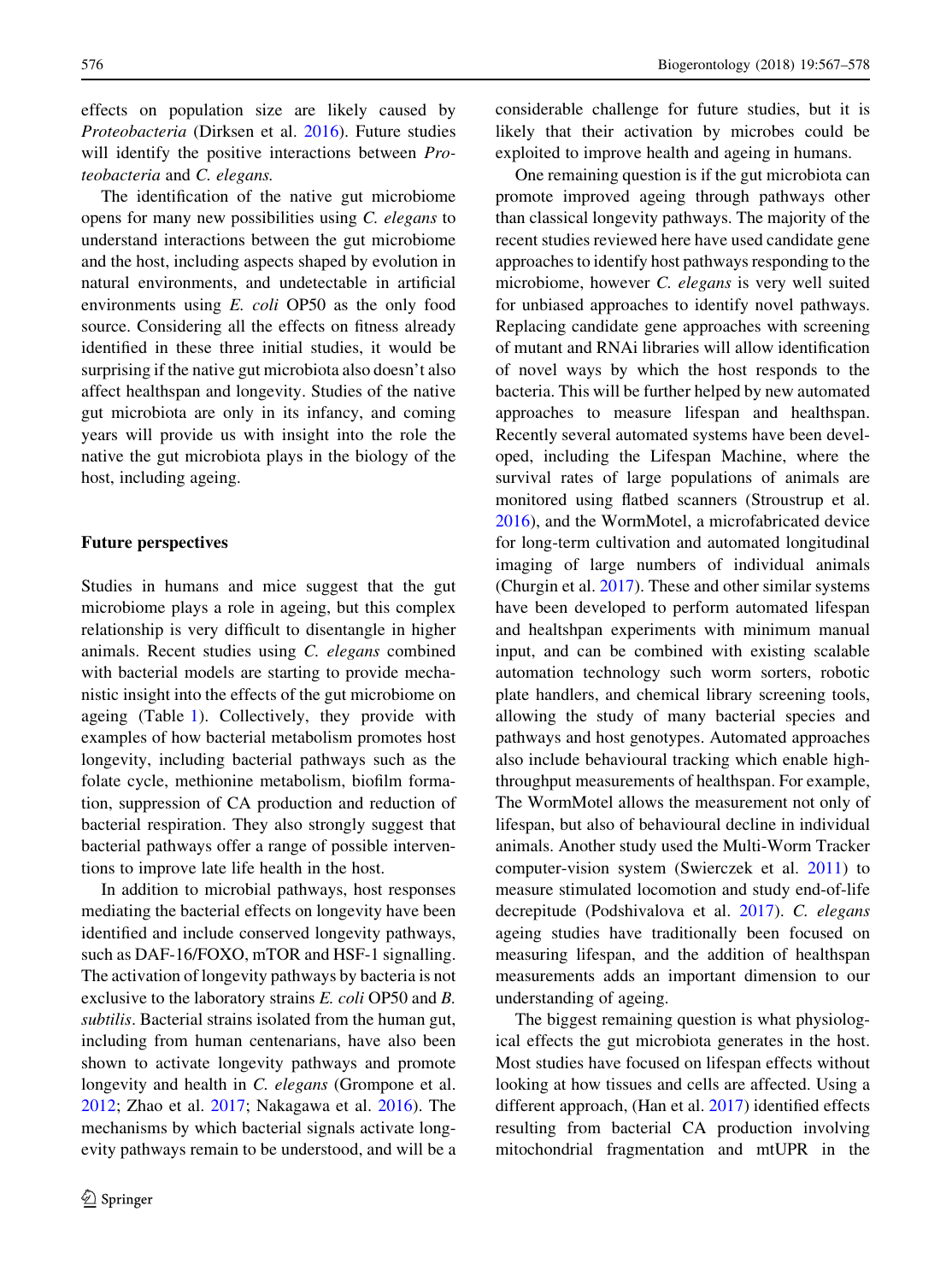intestine, the tissue in direct contact with the microbiota, and beneficial effects in other tissues, including a germline tumor progression model. Also (Zhao et al. 2017; Podshivalova et al. 2017) looked at the effect of bacteria in tissues and showed that bacterial invasion of the pharynx and the intestine occurs during ageing and correlates with death. The continued and expanded use of physiologically relevant approaches will shine light on the mechanisms through which bacterial pathways act to improve late life health.

#### **Conclusions**

It is becoming clear that the microbiome is linked to human health. Current studies show that microbial populations appear in specific disease states and during senescence, and the challenge now is to establish if there is a causal link between microbial variation, disease and ageing. This requires robust experimental models that allow the systematic manipulation of variables to test the multitude of hypotheses arisen during recent years. We are only just starting to identify how bacterial pathways affect host biology and ageing, and the factors shaping the composition of the gut microbiota. Combining the nematode C. elegans with bacterial model organisms allows approaches that cannot easily be used in mammalian systems, such as large-scale unbiased screens, automated approaches and in vivo imaging in combination with genomics/genetics and metabolomics, allowing the dissection of complex interactions and mechanisms between the host and its microbiota. The potential for this area of research is immense and during the years to come will see further understanding of complex host-microbiota interactions.

**Open Access** This article is distributed under the terms of the Creative Commons Attribution 4.0 International License ([http://](http://creativecommons.org/licenses/by/4.0/) [creativecommons.org/licenses/by/4.0/\)](http://creativecommons.org/licenses/by/4.0/), which permits unrestricted use, distribution, and reproduction in any medium, provided you give appropriate credit to the original author(s) and the source, provide a link to the Creative Commons license, and indicate if changes were made.

#### References

Anisimov VN et al (2011) If started early in life, metformin treatment increases life span and postpones tumors in female SHR mice. Aging (Albany. NY) 3:148–157

- Arumugam M et al (2011) Enterotypes of the human gut microbiome. Nature 474:666–666
- Berg M et al (2016a) Assembly of the Caenorhabditis elegans gut microbiota from diverse soil microbial environments. ISME J 10:1–12
- Berg M, Zhou XY, Shapira M (2016b) Host-specific functional significance of Caenorhabditis gut commensals. Front Microbiol 7:1–9
- Biagi E et al (2010) Through ageing, and beyond: gut microbiota and inflammatory status in seniors and centenarians. PLoS ONE 5:10667
- Biagi E, Candela M, Fairweather-Tait S, Franceschi C, Brigidi P (2012) Ageing of the human metaorganism: the microbial counterpart. Age (Omaha). 34:247–267
- Cabreiro F, Gems D (2013) Worms need microbes too: microbiota, health and aging in caenorhabditis elegans. EMBO Mol. Med. 5:1300–1310
- Cabreiro F et al (2013) Metformin retards aging in C. elegans by altering microbial folate and methionine metabolism. Cell 153:228–239
- Cho I, Blaser MJ (2012) The human microbiome: at the interface of health and disease. Nat Rev Genet 13:260–270
- Churgin MA et al (2017) Longitudinal imaging of caenorhabditis elegans in a microfabricated device reveals variation in behavioral decline during aging. Elife 6:1–25
- Claesson MJ et al (2011) Composition, variability, and temporal stability of the intestinal microbiota of the elderly. Proc Natl Acad Sci 108:4586–4591
- Claesson MJ et al (2016) Gut microbiota composition correlates with diet and health in the elderly. Nature. [https://doi.org/](https://doi.org/10.1038/nature11319) [10.1038/nature11319](https://doi.org/10.1038/nature11319)
- Dirksen P et al (2016) The native microbiome of the nematode Caenorhabditis elegans: gateway to a new host-microbiome model. BMC Biol 14:1–16
- Donato V et al (2017) Bacillus subtilis biofilm extends Caenorhabditis elegans longevity through downregulation of the insulin-like signalling pathway. Nat Commun 8:14332
- Dowling RJ, Goodwin PJ, Stambolic V (2011) Understanding the benefit of metformin use in cancer treatment. BMC Med. 9:33
- Ezcurra M et al (2017) Autophagy-dependent gut-to-yolk biomass conversion generates visceral polymorbidity in ageing C. elegans. bioRxiv. <https://doi.org/10.1101/234419>
- Fraser AG et al (2000) Functional genomic analysis of C. elegans chromosome I by systematic RNA interference. Nature 408:325–330
- Fritz JV, Desai MS, Shah P, Schneider JG, Wilmes P (2013) From meta-omics to causality: experimental models for human microbiome research. Microbiome 1:14
- Garigan D et al (2002) Genetic analysis of tissue aging in Cenorhabditis elegans: a role for heat- shock factor and bacterial proliferation. Genetics 161:1101–1112
- Garsin DA (2003) Long-lived C. elegans daf-2 mutants are resistant to bacterial pathogens. Science 300:1921–1921
- Gems D, Riddle DL (2000) Genetic, behavioral and environmental determinants of male longevity in Caenorhabditis elegans. Genetics 154:1597–1610
- Gill S, Pop M, DeBoy R, Eckburg P (2006) Metagenomic analysis of the human distal gut microbiome. Science 312:1355–1359